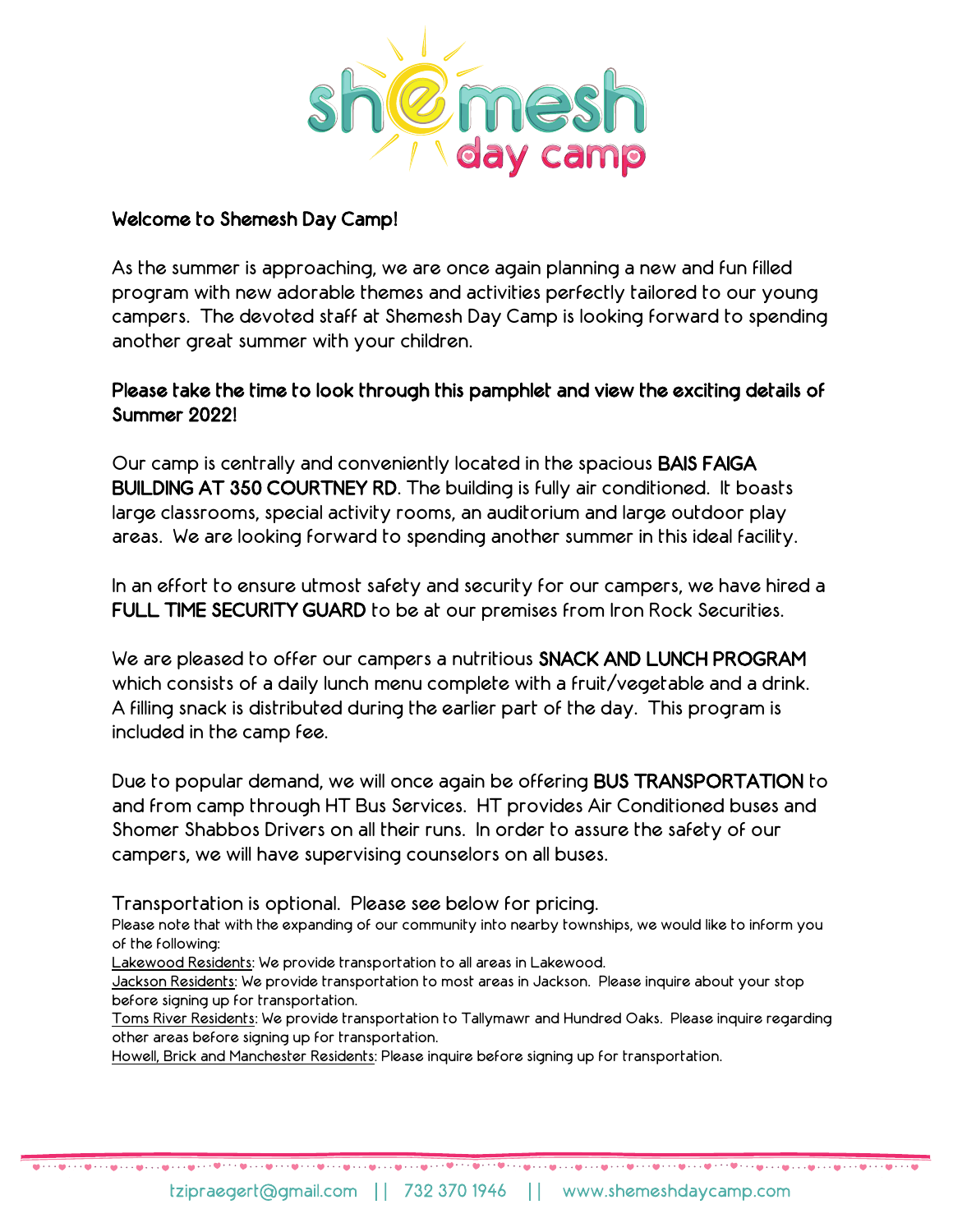

#### PROGRAM:

### Our program is divided into the following age groups:

- Junior division Girls entering \*Nursery, Kindergarten and Primary (ages 3-5)
- Senior Division Girls entering  $1<sup>st</sup>$  and  $2<sup>nd</sup>$  grade
- Senior Tops Girls Entering 3rd Grade (See below for exciting details\*\*)
- Junior Boys Division Boys entering \*N, K and Primary (ages 3-5) \*Nursery Bunks are mixed boys and girls. Campers must be completely toilet-trained. No refund will be given for campers that are not trained when camp begins.

Our Junior and Senior divisions have earned a reputation for their "kid-tested, mother approved" formula! With age appropriate, exciting and one-of-a-kind activities, their unparalleled programs are individually created to suit both divisions.

#### Our Fantastic Program includes:

Adorable Camp Songs and Cheers *•* In-camp performances *•* Exciting Trips (for Primary and up) *•* Moonbounce *•* Amazing Shows *•* Waterslides *•* Game Room *•* Kid Friendly Breakouts *•* Head Counselor's Activities *•* Art Room *•* Fantasy Play rooms *•* Bike rooms *•* Scooters *•* Sports *•* Jewelry making *•* Music Activities *•* Food Art *•* Weekly Shabbos Projects *•* Playground *•* Shiur Lessons on Middos and Parsha *•* Main Activities *•* Bunk Day... and Much, Much More!!!

\*\*SENIOR TOPS SPECIAL: Weekly TOP SECRET workshops and activities, ON TOP OF THE WORLD late nights and water park, TOP NOTCH ruach and fun!!!

Once again, we have rented out a beautiful nearby pool for campers entering primary through third grade. Nursery and Kindergarten bunks have sprinkling / waterslide activities at our camp's location.

☺☺ Attention Seniors*…* Call our Hotline to hear camp songs, updates and more!! Our Hotline # is 641 715 3900 ext: 440705

#### DATES:

First Half: Monday, June 27 – Friday, July 22 Second Half: Monday July 25 – Thursday, August 18 Full Summer: Monday, June 28 – Thursday, August 18

#### HOURS:

Monday **–** Thursday: 9:15 – 3:15 If your child will be using bus transportation, all buses will leave at 3:00 .Friday 9:15 – 1:00